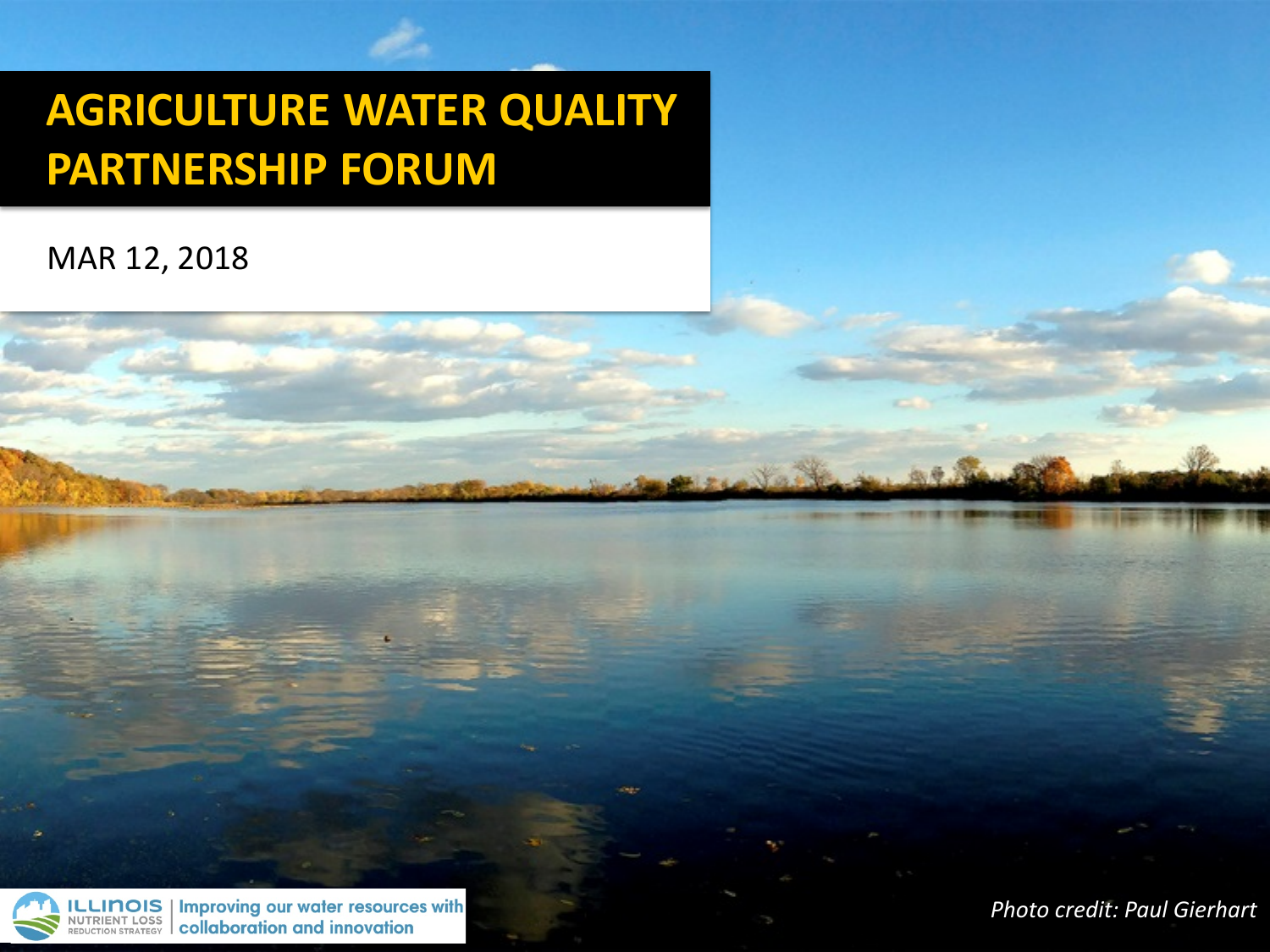### Introductions

**Illinois EPA** Trevor Sample and Amy Walkenbach

**IDA** Warren Goetsch

**USDA-NRCS** Ivan Dozier

**IDNR** Mike Chandler

**AISWCD** Steve Stierwalt

**The Nature Conservancy** Caroline Wade and Maria Lemke (Adrienne Marino)

**IFCA** Jean Payne

**American Farmland Trust** Kris Reynolds

**Prairie Rivers Network** Carol Hays

**LICA** Ryan Arch

**MWRDGC** Guanlong Tian **Illinois Farm Bureau** Lauren Lurkins

**Illinois Pork Producers Association** Jennifer Tirey

**Illinois Soybean Association** Amy Roady

**University of Illinois - Extension** Laura Christianson (on phone)

**Farm Service Agency** Rick Graden

**Illinois Certified Crop Advisor Board of Directors** Lisa Martin

**Illinois Stewardship Alliance** Woody Woodruff

**Illinois Soc. of Prof. Farm Managers & Rural Appraisers** Randy Fransen

**Illinois Corn Growers Association** Rodney Weinzierl

**Nutrient Research and Education Council** Julie Armstrong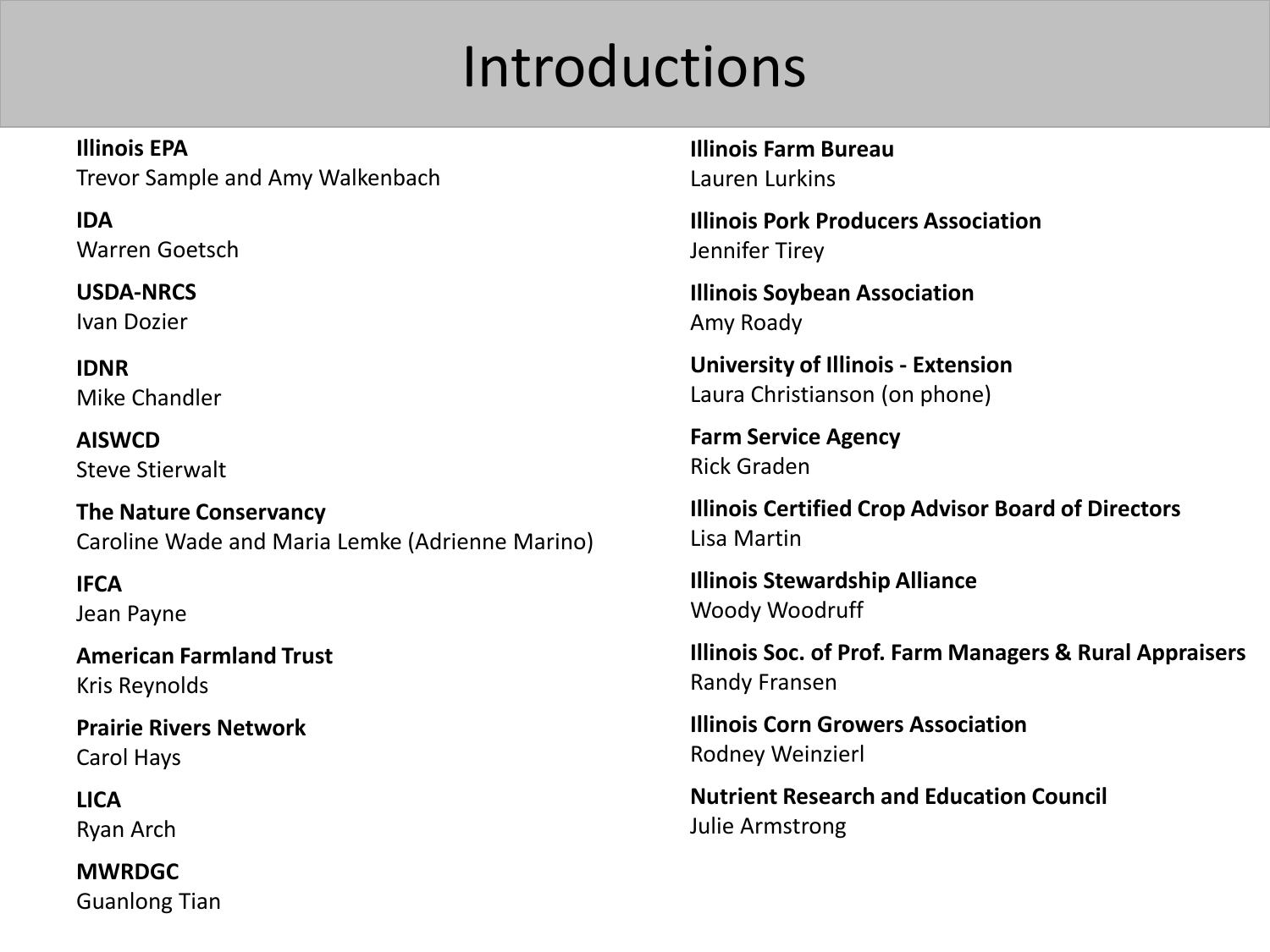## Committee Charge

#### Agriculture Water Quality Partnership Forum

- $\triangleright$  Steer and coordinate outreach and education efforts to help farmers address nutrient loss and select the most appropriate BMPs:
	- $\triangleright$  Identify needed education initiatives or training requirements for farmer and technical advisors.
	- $\triangleright$  Strengthen connections between industry initiatives, certified crop advisor continuing education requirements, state initiatives, and other technical services.
- $\triangleright$  Track BMP implementation
- $\triangleright$  Coordinate cost sharing and targeting
- $\triangleright$  Develop other tools as needed
	- $\triangleright$  Consider an agriculture water quality certification program.

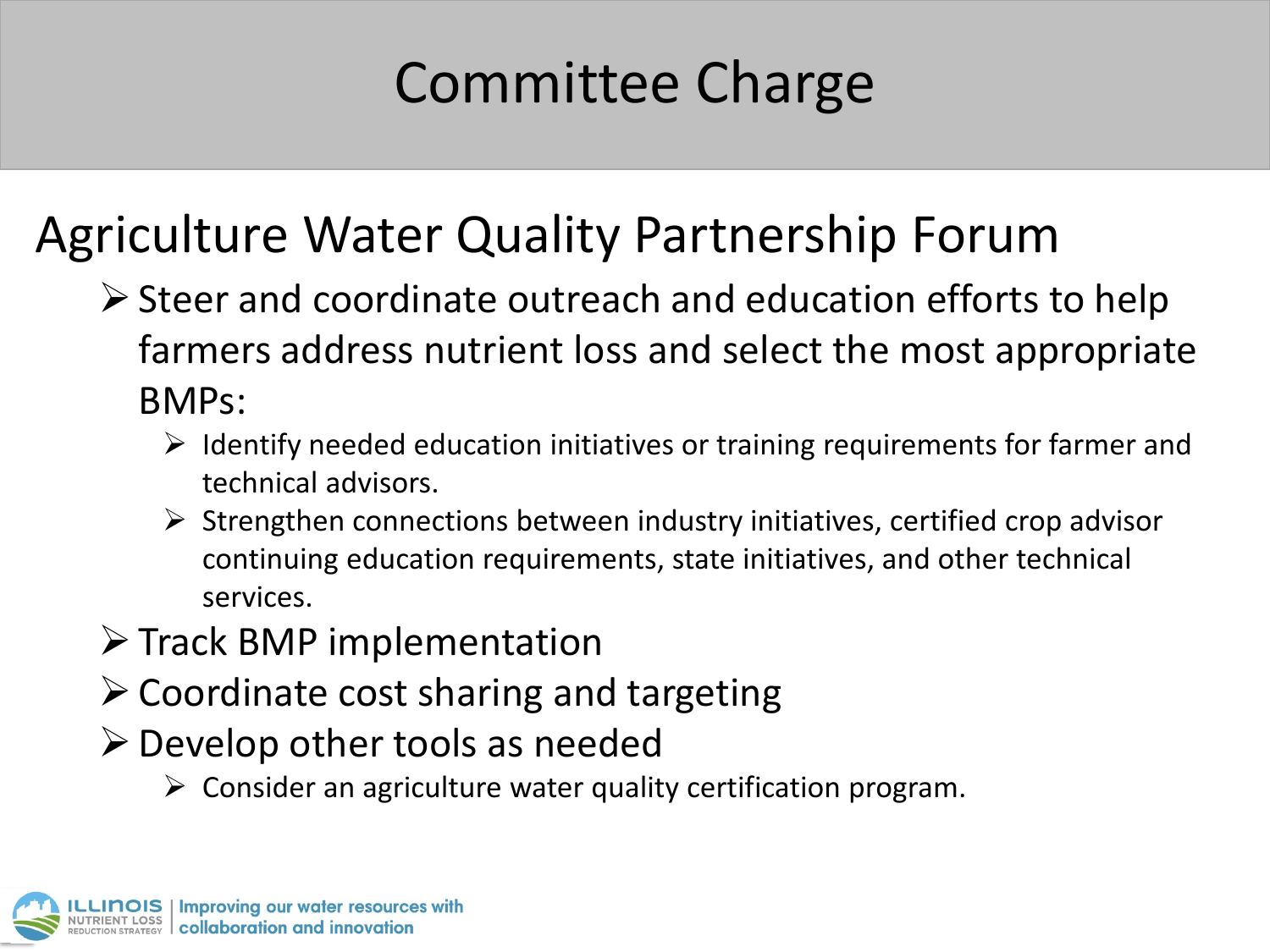# **Soil Transect Survey – Elliot Lagacy**

#### What do we include in the next Biennial Report

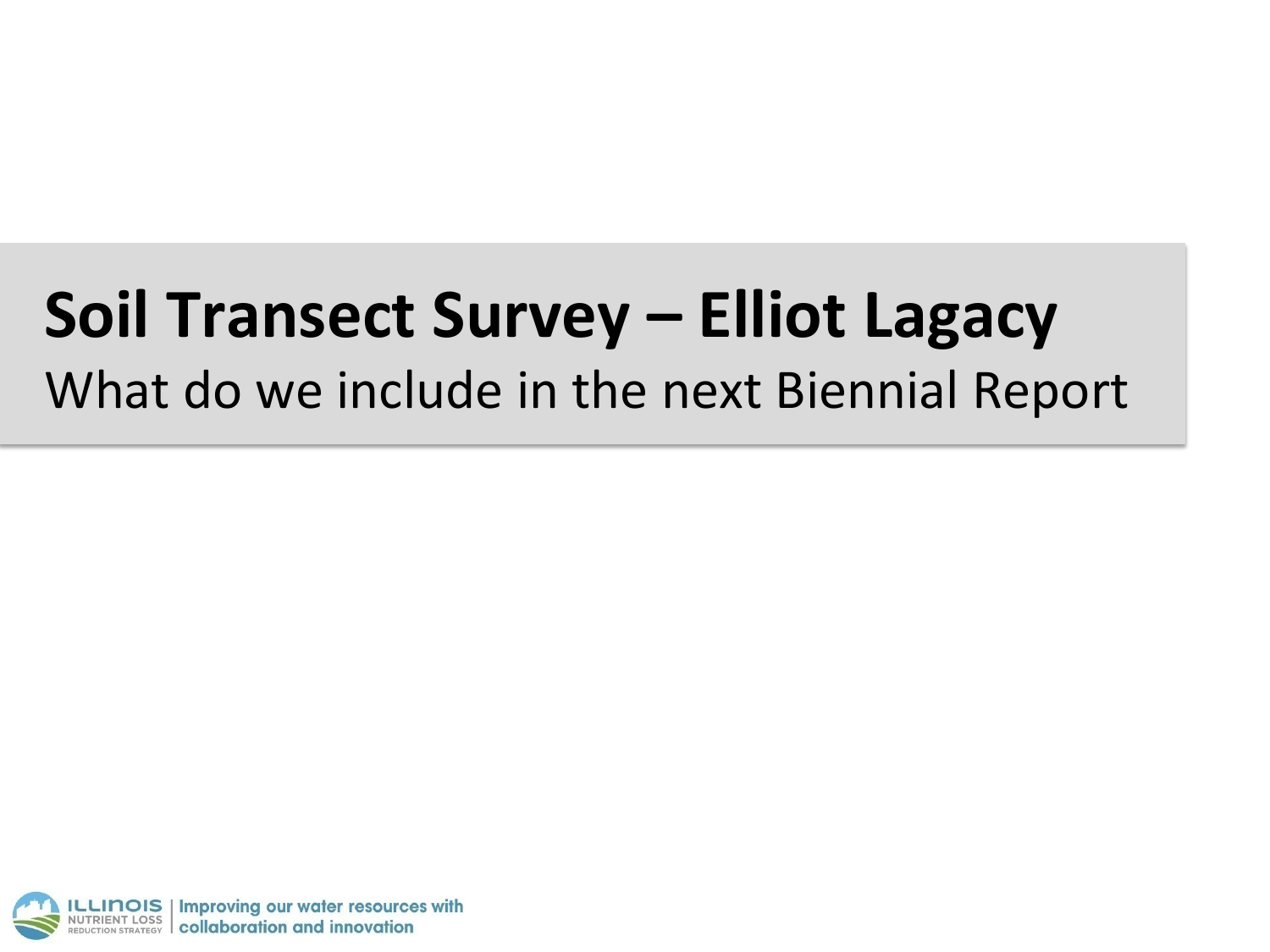### **FSA Cover Crop reporting** How do we improve data capture?

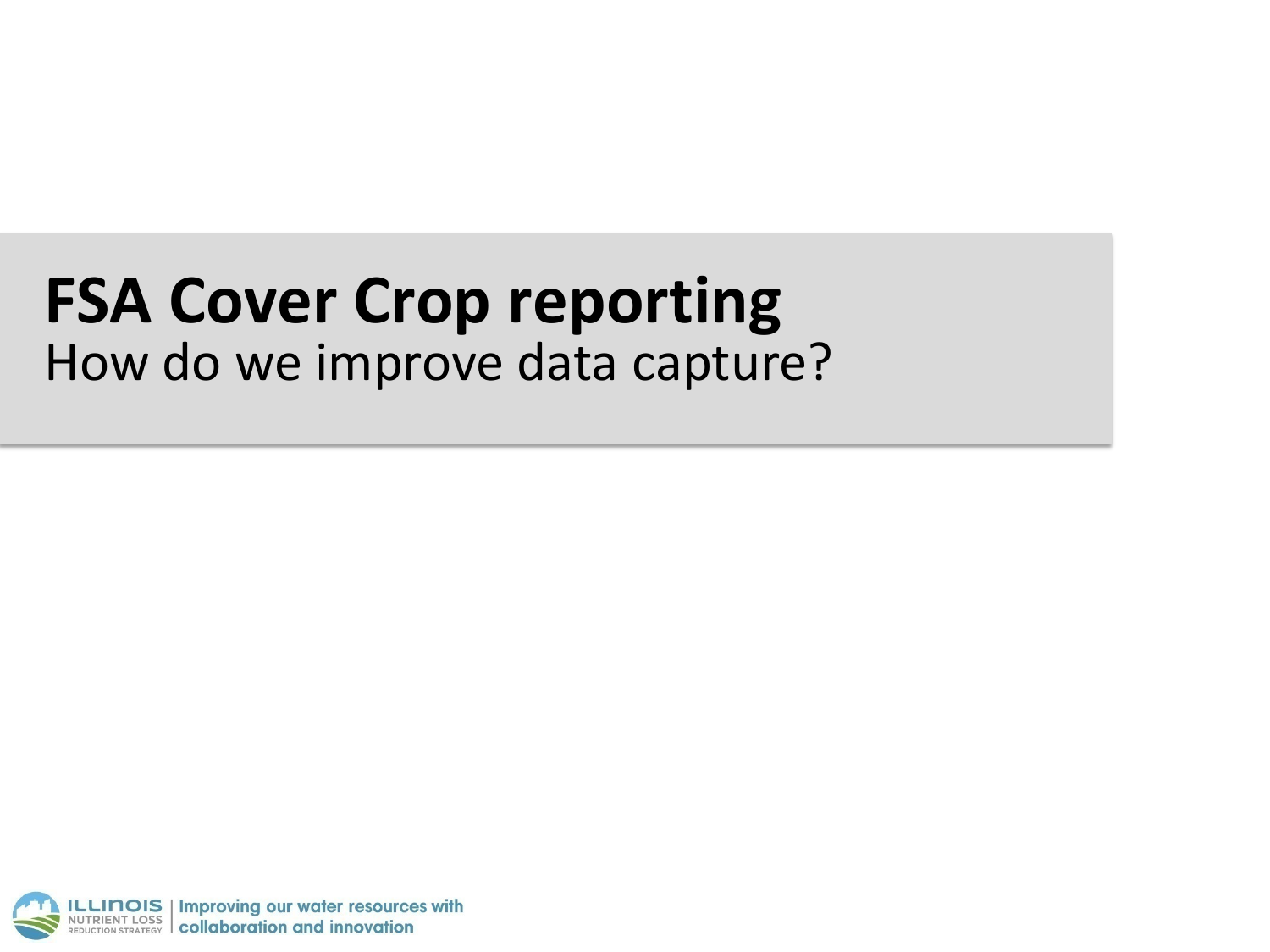#### **Filter strips and Riparian Buffers**

Establishing baseline and potential placement Iowa BMP Mapping Project NRCS Lidar study/negative slope analysis

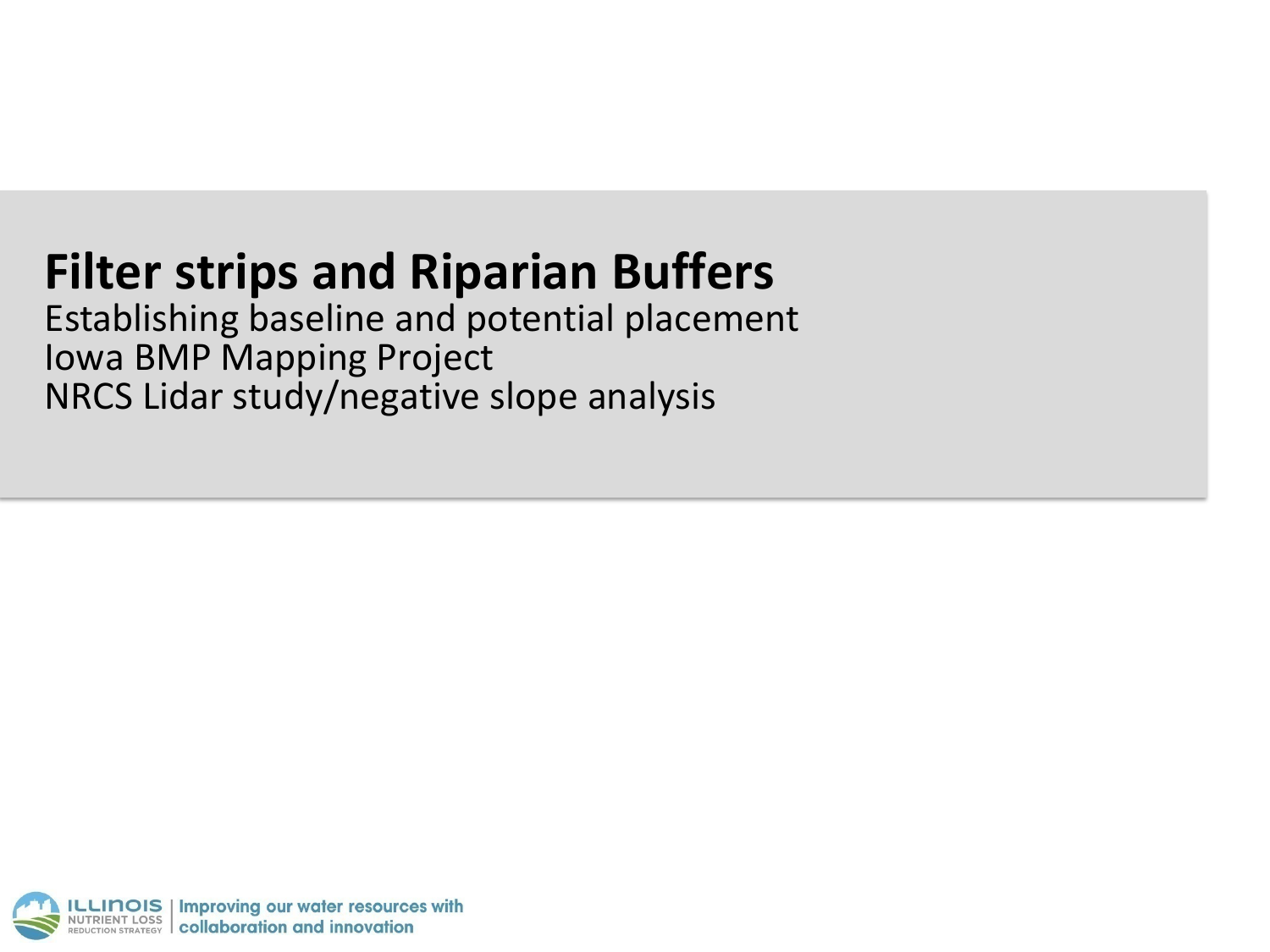#### **Review method for adding conservation practices to NLRS and review BMP performance based on NREC findings – Drs. Laura Christianson and Reid Christianson**

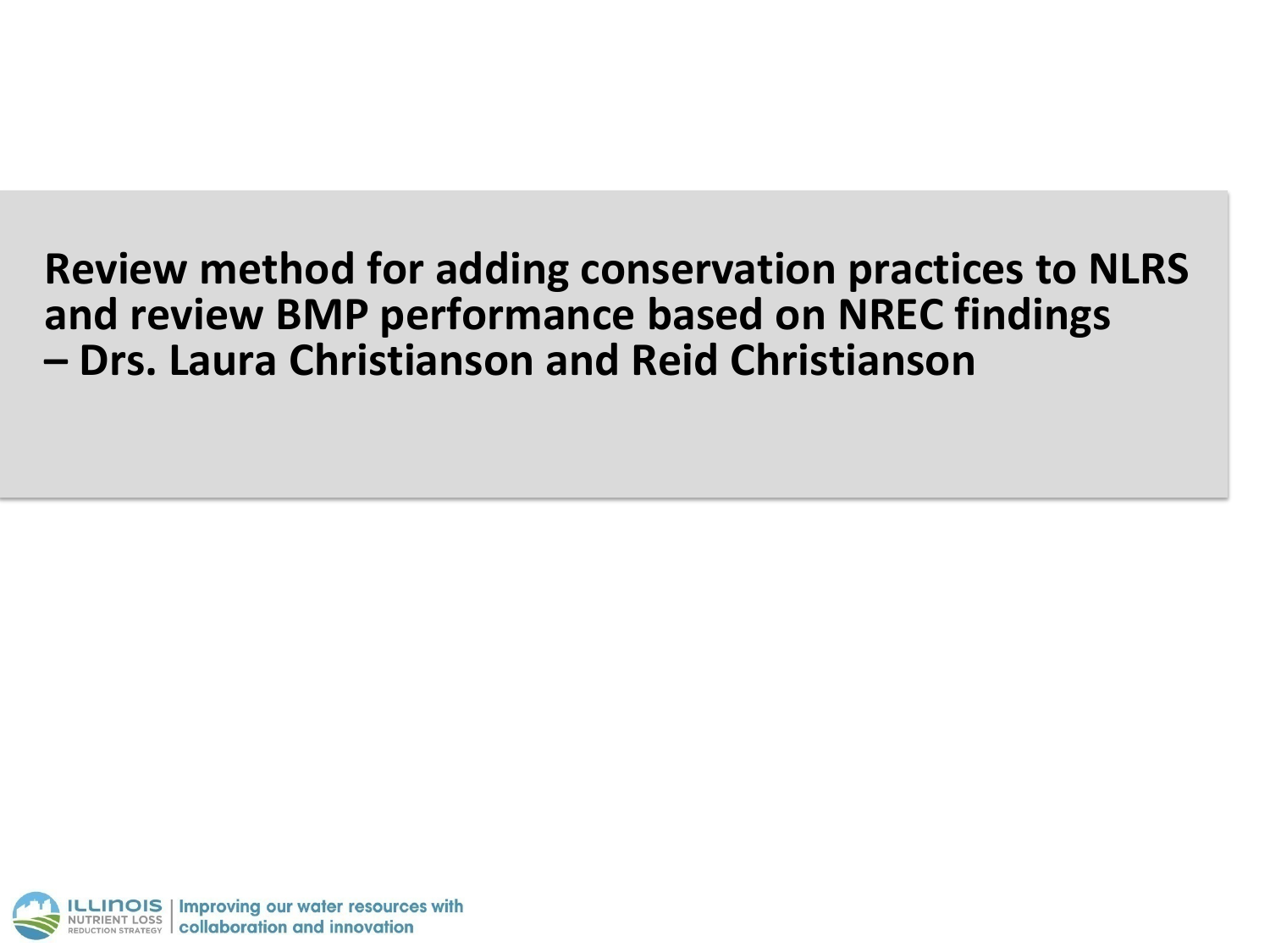## **2019 NASS Survey – Mark Schleusener**

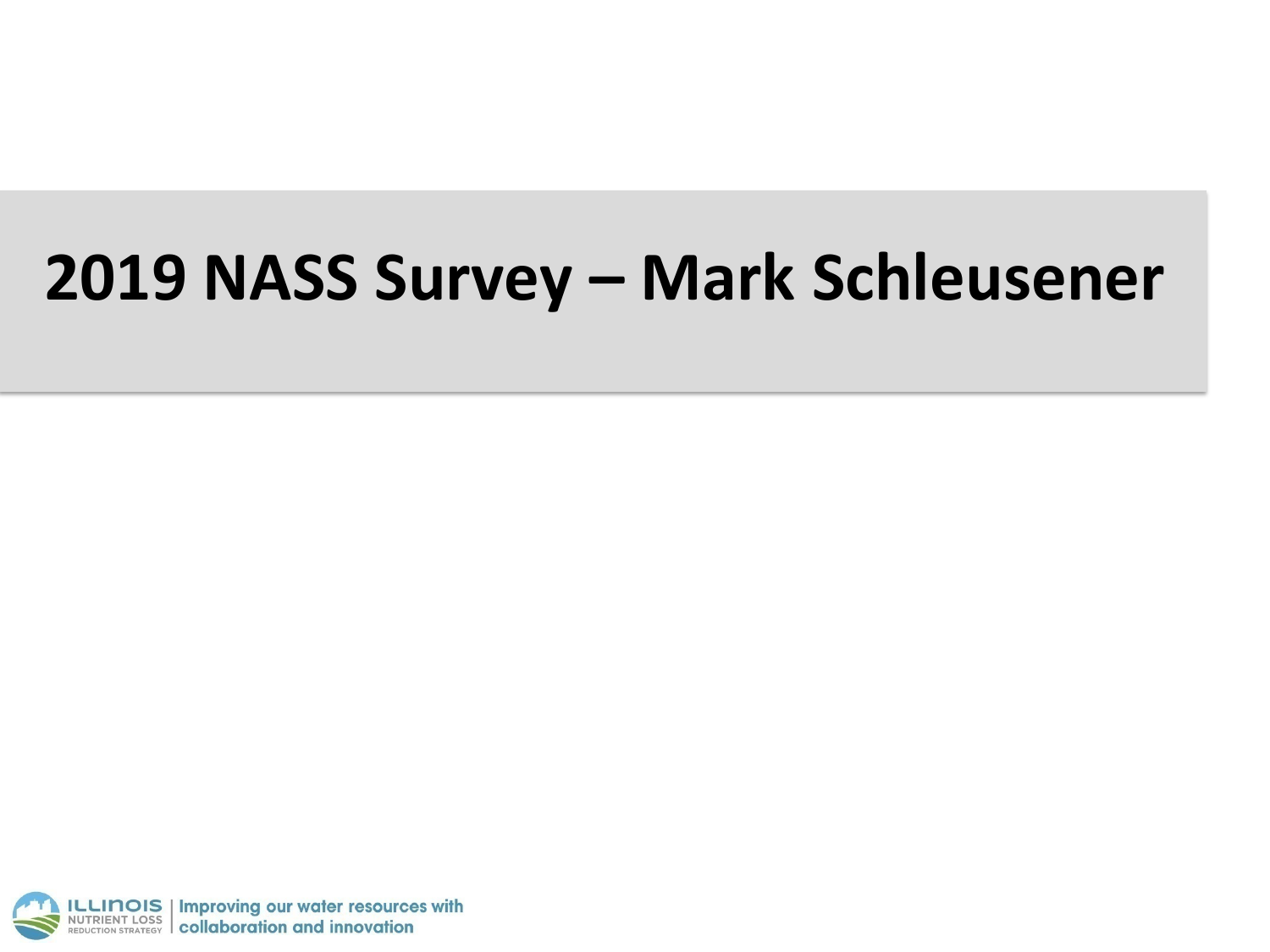

#### **Next NLRS survey by NASS**





United States Department of Agriculture **National Agricultural Statistics Service www.agcensus.usda.gov**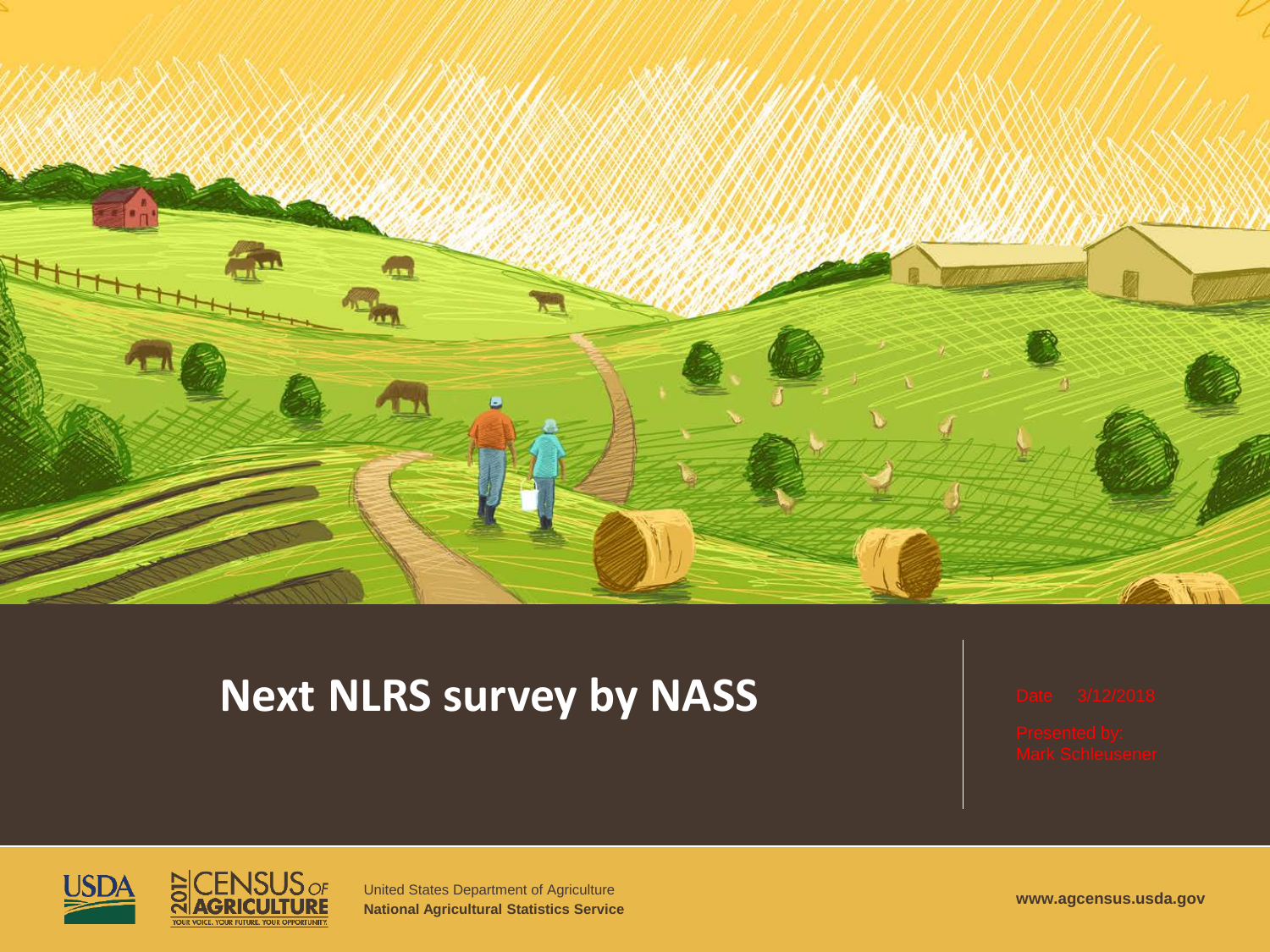## **Next NLRS NASS survey**

Reference year will be 2017

- Data collection in early 2019
	- Mail, mail again, then phone

- Results in May 2019
	- To be included in bi-annual report



United States Department of Agriculture **National Agricultural Statistics Service www.agcensus.usda.gov**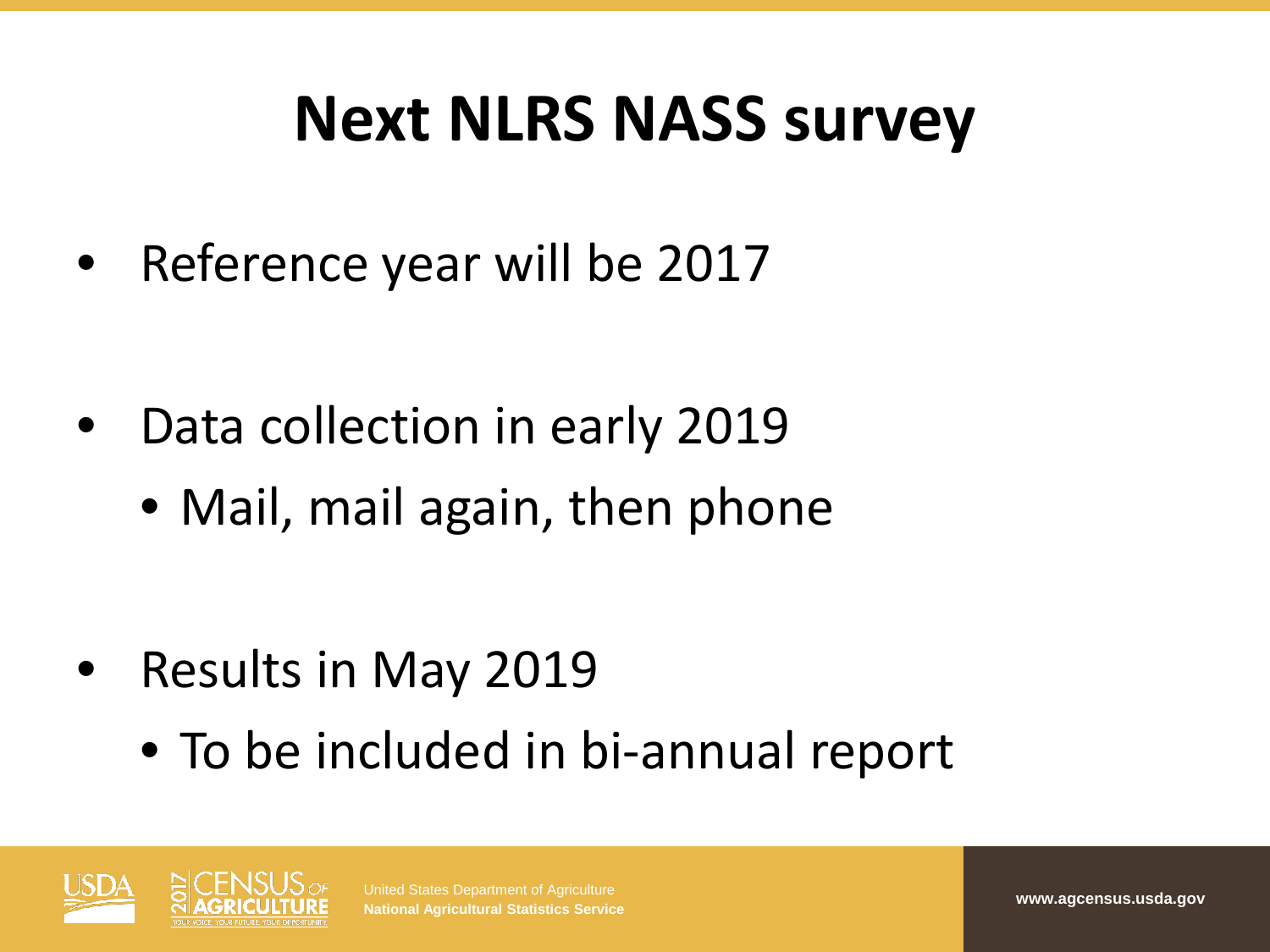### **Next NLRS NASS survey (continued)**

• Funding from NREC

• External review may be needed for NASS protocol



United States Department of Agriculture **National Agricultural Statistics Service www.agcensus.usda.gov**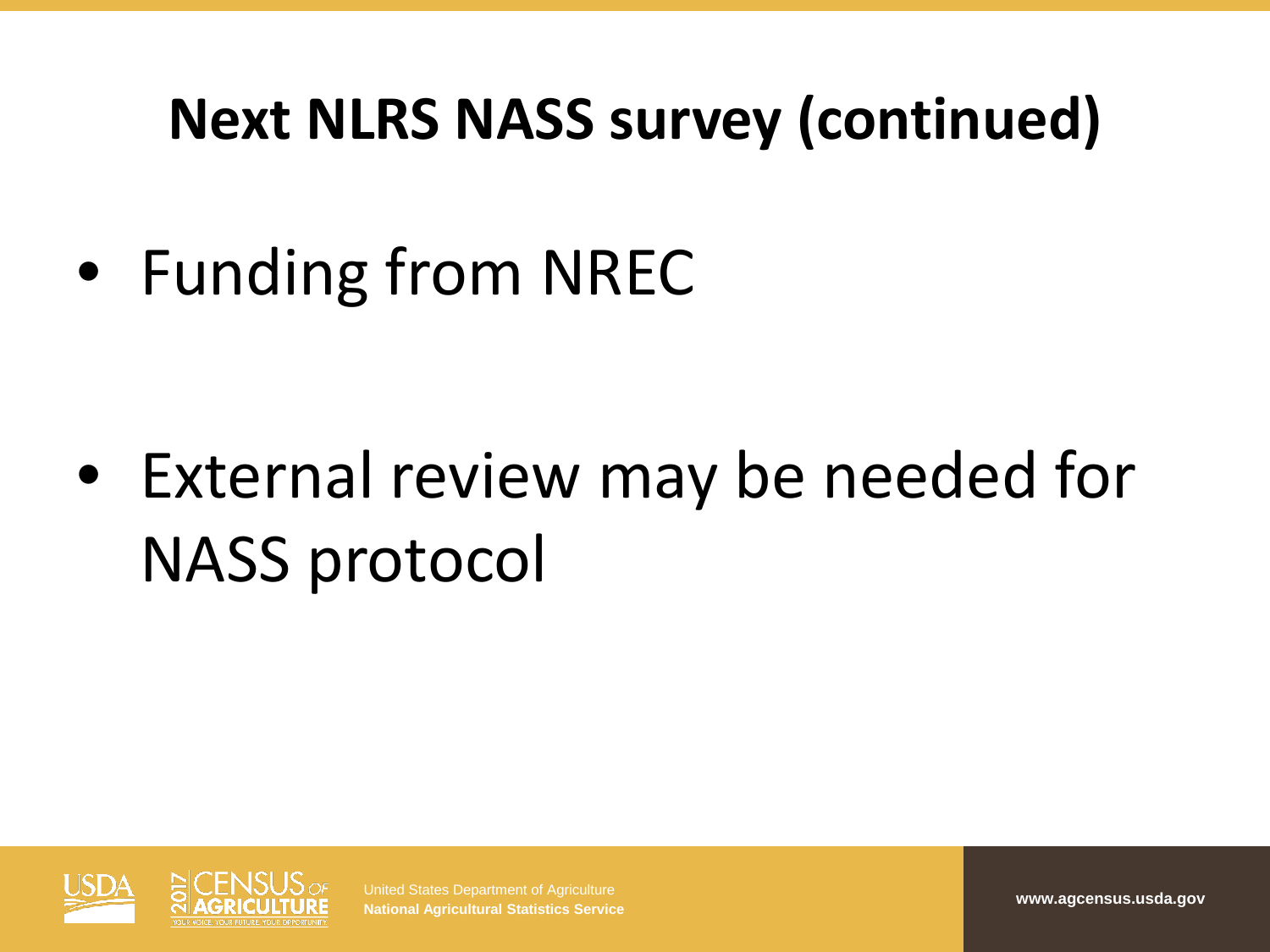# **Questionnaire update process**

• Consultation with Lauren Lurkins and Jeff Kirwan

• Pilot test shortly

Meeting 3/13/2018 to create draft for testing



United States Department of Agriculture **National Agricultural Statistics Service www.agcensus.usa.gov**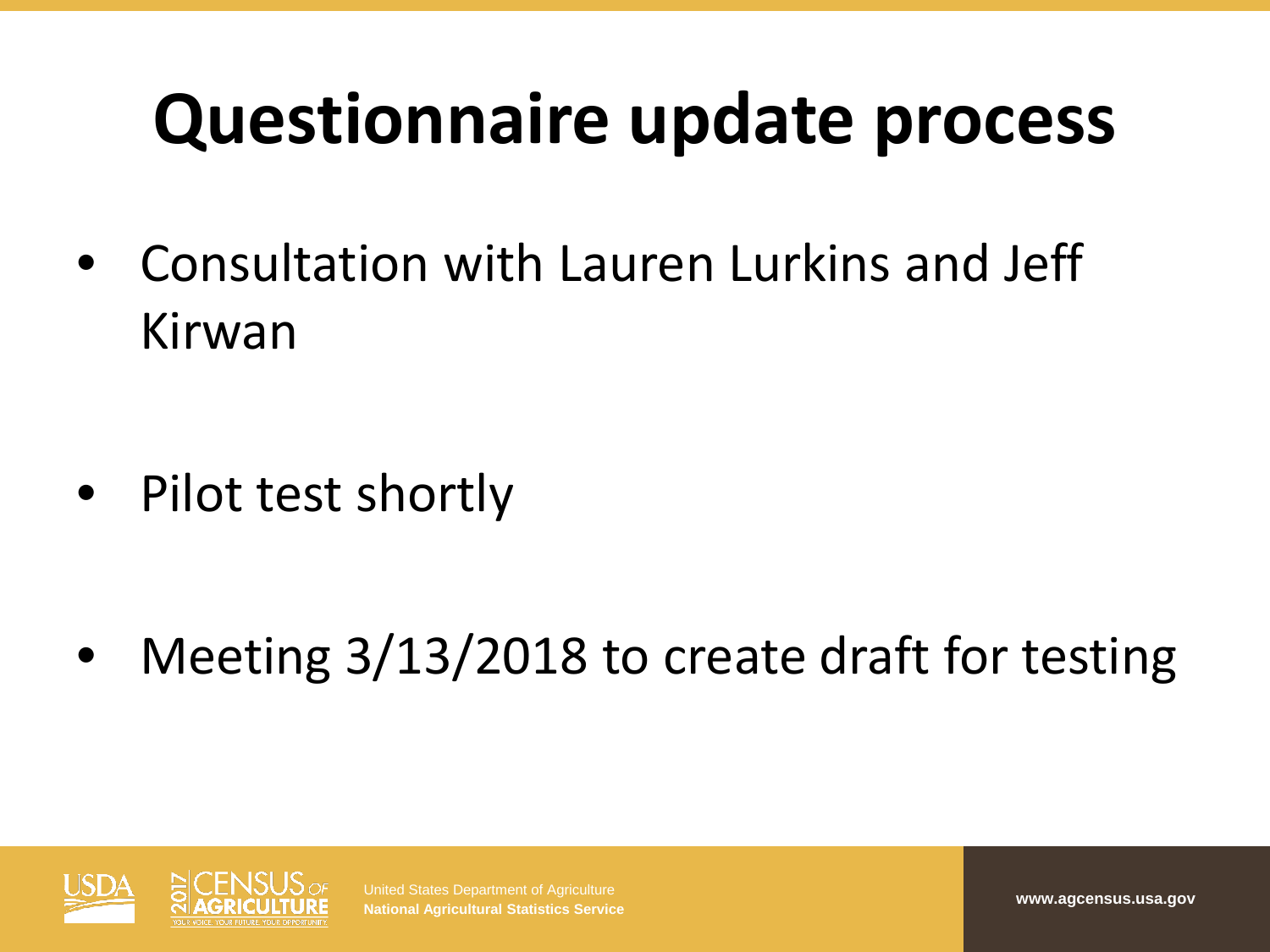### **Summary of questionnaire changes**

- Only one year needed (2017)
	- First survey asked for 2011 (baseline) and 2015
- More scripted strategies for N applications
	- Spring N application with nitrification inhibitor
- Several open-ended questions added
	- What else are you doing?
	- Trying to capture new techniques not already in the NLRS

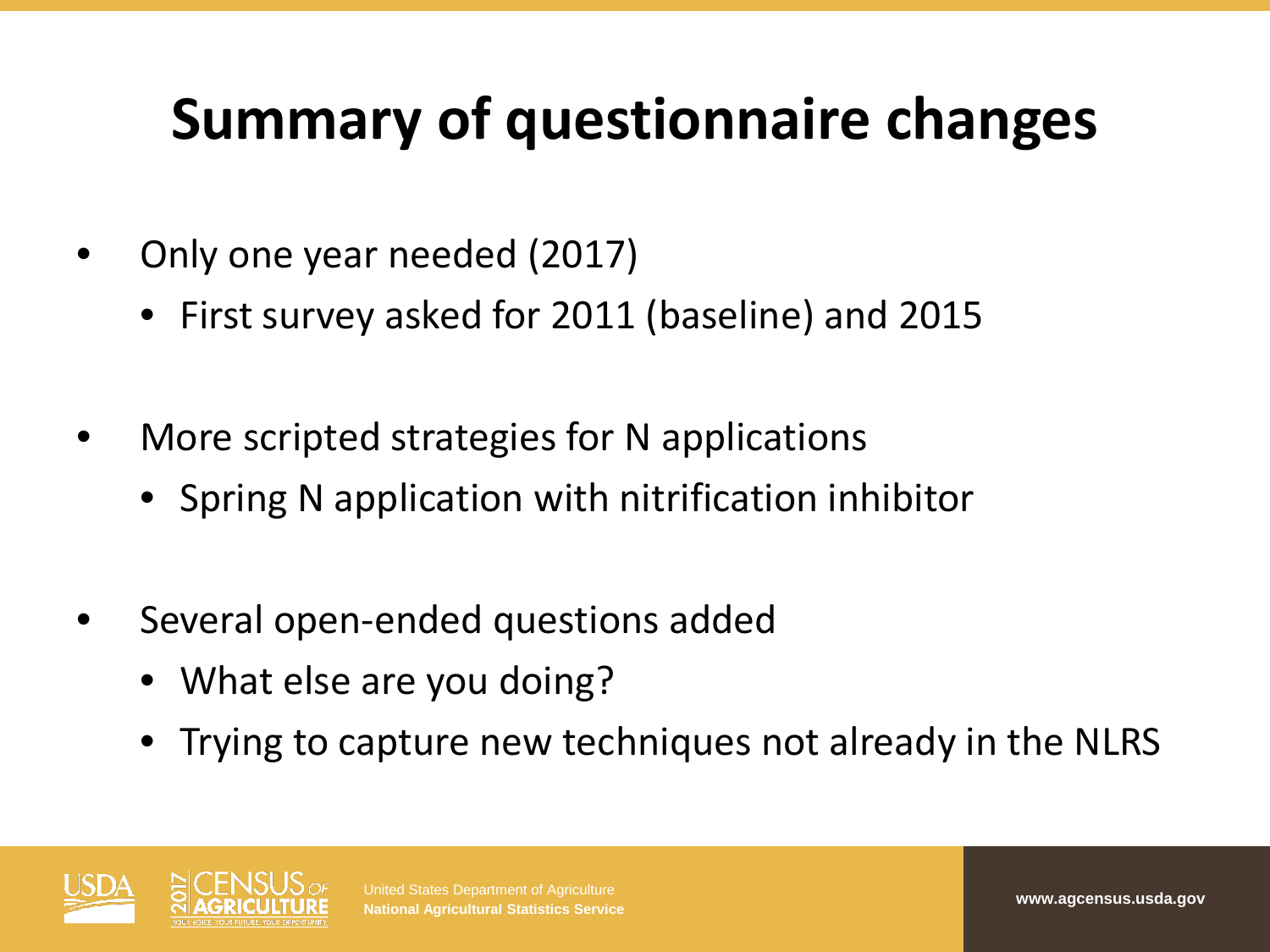# **Next steps and Future meetings**

#### **Potential topics:**

- Agrible partnership for capturing 4R metrics IFCA
- Report on livestock/manure management practice implementation in next Biennial Report
- Using watershed modeling to determine load reductions from implemented practices
- Address climate variability/resiliency in next Biennial Report